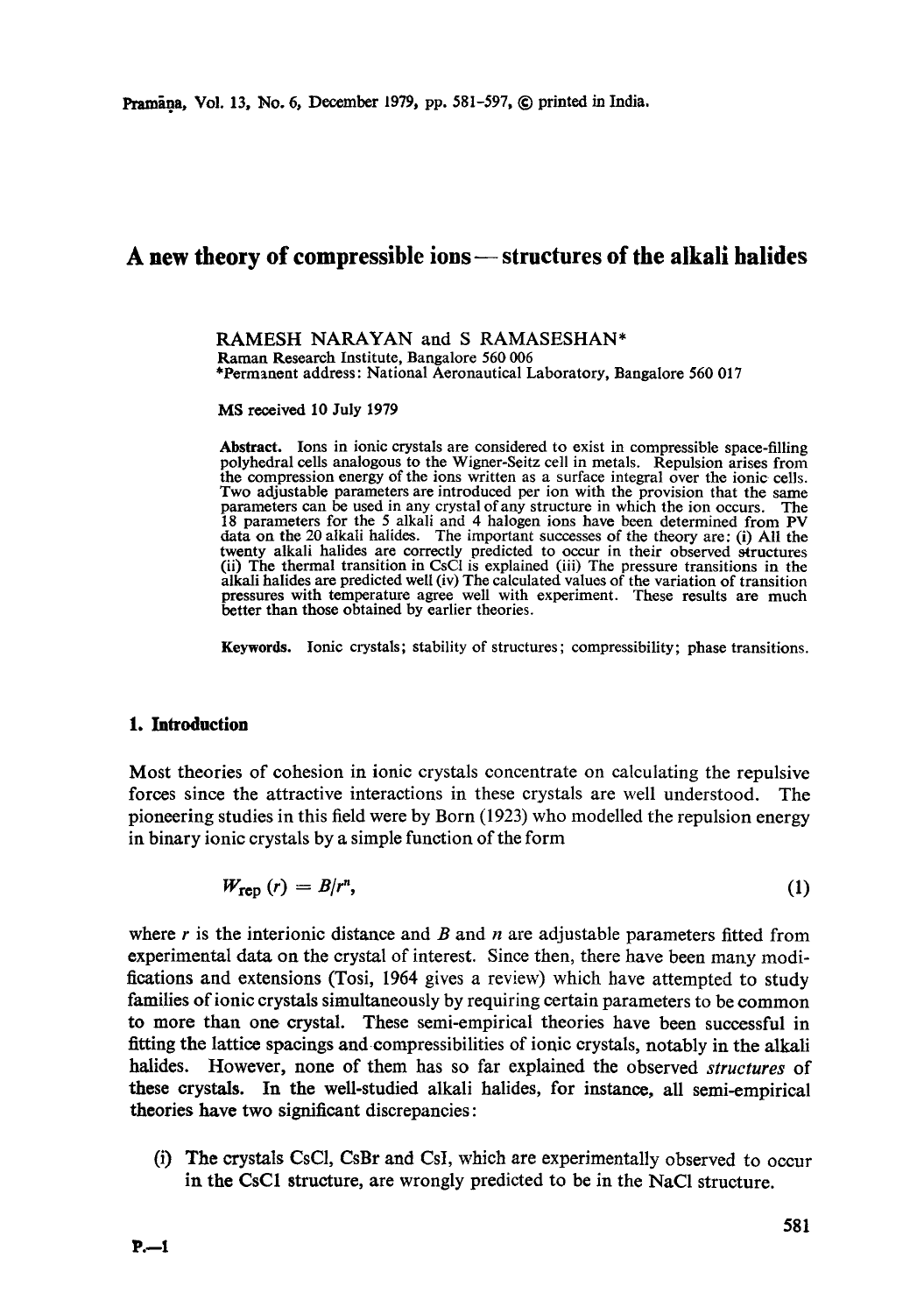### 582 **Ramesh Narayan and S Ramaseshan**

(ii) Further, some of the lithium and sodium halides turn out to be stablest in the ZnS structure (this was recognised recently and pointed out by Naxayan 1979).

To resolve the first discrepancy, it has been suggested (e.g., by May 1937, 1938; Jain *et al* 1976; Wallat and Holder 1978) that the van der Waals interaction in the alkali halides may be stronger than hitherto assumed; however, the van der Waals coefficients have to be increased almost three-fold, which is far-fetched. Moreover, this artificial measure does not resolve the second discrepancy (Narayan 1979).

Thus, the problem of the relative stability of the most simple ionic structures still remains unresolved although it has been recognised and attacked since the first theories of ionic crystals were proposed. This is one of the pre-eminent problems in the theory of cohesion of ionic crystals.

In this paper, we present a new theory of ionic crystals which has solved this longstanding problem in the alkali halides. It is a logical extension of our earlier theory of compressible ions (Narayan and Ramaseshan 1974, 1976, 1977) which is briefly recapitulated in  $\S$  2. We discuss the modification we have introduced in  $\S$  3 and outline the relevant equations for a binary cubic crystal (much of the theoretical derivation is relegated to appendix A). In  $\S 4$  we present the results of applying the modified theory to the alkali halides. The most interesting results are:

- (i) All the twenty alkali halides turn out to be most stable in their observed structures.
- (ii) Their pressure and thermal transitions are fairly well explained.

A preliminary account of the present work was recently reported in a letter (Narayan and Ramaseshan 1979).

#### 2. Compressible ion **theory**

In this approach (Narayan and Ranmseshan 1974, 1976, 1977), we discard the traditional concept of incompressible spherical ions and instead assume that:

(i) An ion is compressible, with a compression energy which is a function of its size. The repulsion energy in an ionic crystal arises solely from the compression energies of the individual ions. The Born expression for the lattice energy per formula unit in a binary ionic crystal is modified as

$$
W_L(r, r_+, r_-) = -ae^2/r - C/r^6 - D/r^8 + W_+(r, r_+) + W_-(r, r_-), \quad (2)
$$

where the first three terms are the electrostatic and van der Waals energies,  $r_+$  and  $r_$ are the 'radii' of the ions and  $W_+(r, r_+)$  and  $W_-(r, r_-)$  are their compression energies. Since nearest neighbours are assumed to be in contact,

$$
r = r_+ + r_-\tag{3}
$$

Internal equilibrium further requires that

$$
(\partial W_L/\partial r_+)_r = (\partial W_L/\partial r_-)_r. \tag{4}
$$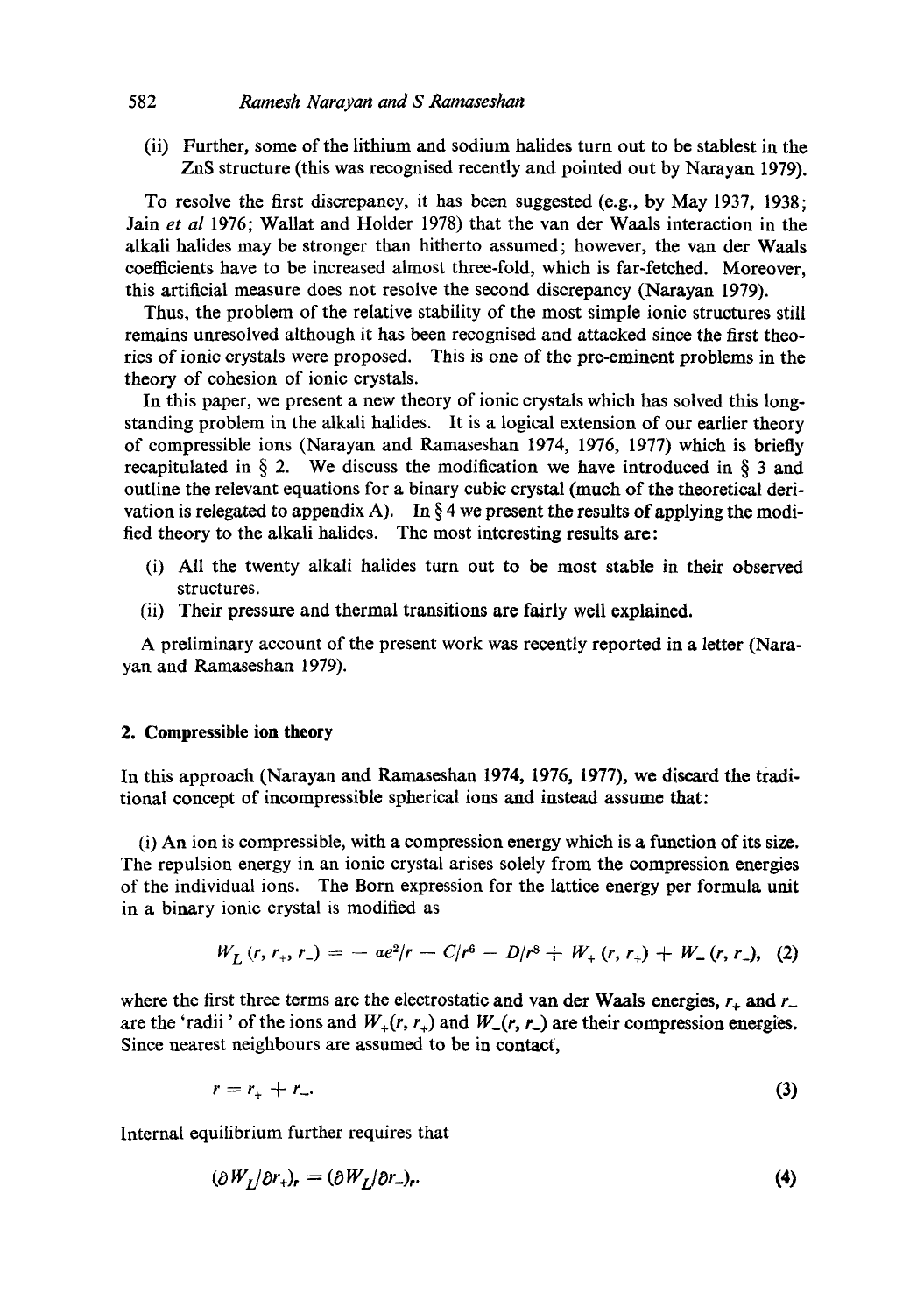Note that  $r_+$  and  $r_-$  are *variables* which depend on the compressing force acting on the ions and so the ' radius' of an ion varies from crystal to crystal and with pressure in the same crystal.

(ii) The compression energy of an ion is taken to be the sum of contributions A exp  $(-r_i/\rho)$  from each contact it makes with its neighbours, where  $r_i$  is its 'radius' in the direction of the contact and A and  $\rho$  are parameters associated with the ion. For the cation, for instance, we write

$$
W_{+} (r, r_{+}) = n_{1} A_{+} \exp (-r_{+}/\rho_{+}) + n_{2} A_{+} \exp (-\rho_{+}/\rho_{+}), \qquad (5)
$$

where  $n_1$  and  $n_2$  are respectively the number of nearest and next nearest neighbours and *2br* is the distance between the ion and its next nearest neighbour. According to this concept, the ion is *not spherical*, its 'radius' being  $r_{+}$  and *br* respectively in the direction of unlike nearest and like next nearest neighbours. This picture is strikingly borne out by the electron density maps of NaC1 given by Witte and W61fel (1958).

The theory has two parameters,  $A$  and  $\rho$ , associated with each ion, thus requiring only 18 parameters for all the 20 alkali halides. Moreover, the parameters that have been determined for an ion from one set of crystal data can be used in any other crystal in which the ion occurs. This lends predictive power to the theory. For instance, the same parameters have been used in both the NaCI and high pressure CsCI phases of alkali halides such as KCI. Moreover, the theory has successfully explained the lattice spacings and compressibilities of a number of perovskite-like crystals (Narayan and Ramaseshan 1978) without introducing any new adjustable parameters, but using only A and  $\rho$  values determined from data on other simpler crystals. In fact, the capacity for predictions gives the theory a great advantage over conventional ionic theories which require some of the parameters to be determined only from the experimental data on the crystal of interest, thus ruling out predictions on new systems.

#### **3. The new model of compressible ions**

Although the theory discussed above has the unique feature of transferability of parameters from one crystal to another, it fails to solve the problem of the relative stability of different structural modifications of ionic crystals. In a recent paper (Narayan 1979), it has been suggested that a probable reason for these discrepancies is that the simple formula (equation (5)) where the nearest and next nearest neighbour repulsion terms are directly scaled by the number of such neighbours  $(n_1 \text{ and } n_2)$  may be too crude a simplification. One expects that, because of three-body interactions, the repulsion energy at any contact between two adjacent ions is not a function of their separation alone, but is, in fact, reduced by an amount depending on the proximity of other contacts.

Clearly, such an effect favours structures of higher coordination. One rather trivial way of incorporating this effect is through the introduction of more adjustable parameters. However, we present here an alternative physically more pleasing approach which is just an extension of the compressible ion theory discussed earlier and which does not require the introduction of any extra parameters.

In the new picture, we associate a face of contact at each point where two **ions**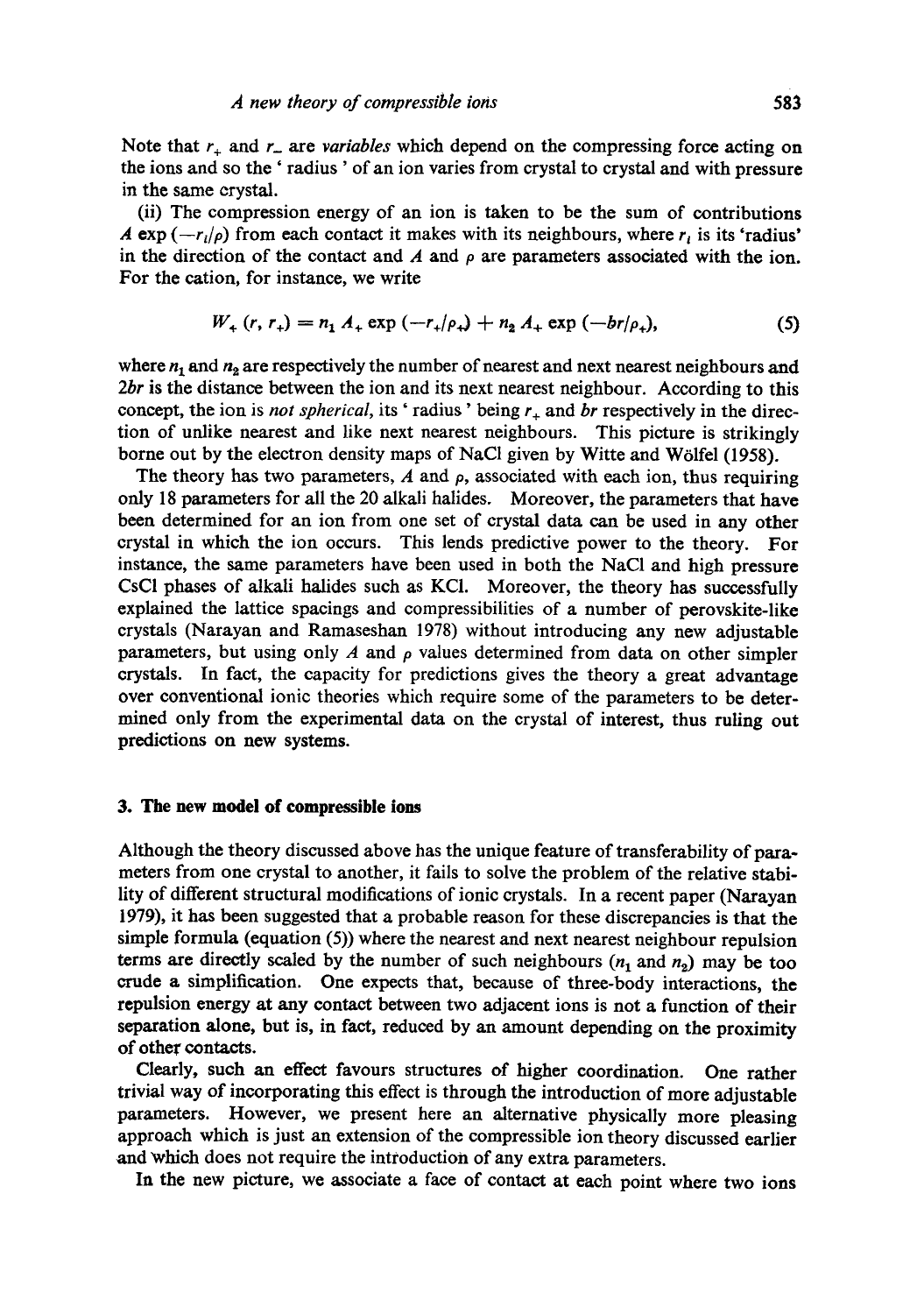touch. The perpendicular distances to the faces from the ionic centres are the 'radii' which entered the earlier theory. The faces surrounding an ion form a polyhedron and the crystal consists of two kinds of polyhedral cells filling space. This is a natural extension of the Wigner-Seitz cell concept (see e.g. Seitz 1940) to two types of cells associated with two kinds of ions. In fact, when the 'radii'  $r_+$  and  $r_-$  in a binary crystal are equal, both polyhedra reduce exactly to the corresponding Wiguer-Seitz cell (e.g., the two ionic cells in NaCI reduce to the cell of a simple cubic lattice, CsCI to bee lattice, ZnS to diamond lattice, etc.). Where two like ions (i.e., next nearest aeighbours) touch, the polyhedral face is required by symmetry to be the mid-plane between them. However, where two unlike ions (i.e., nearest neighbours) touch, the position of the plane cannot be fixed *a priori*, since the 'radii'  $r_+$  and  $r_-$  are variables and not necessarily equal (though relations (2) and (3) fix  $r_+$  and  $r_-$ , once r is given). In fact, the plane would move as a function of pressure and temperature. A few typical ionic polyhedral cells are shown in figure 1.

We now define the compression energy of an ion in a crystal in terms of the polyhedral cell in which it is situated. At each point on the surface of the polyhedron, we associate a compression energy density  $(B/2\pi)$  exp  $(-r'/\sigma)$ , where r' is the distance of the point from the centre and  $B$  and  $\sigma$  are parameters. Thus, the compression energy of the cation, for instance, is the surface integral

$$
W_{+}(r, r_{+}) = (B_{+}/2\pi) \iint \exp(-r'(S)/\sigma_{+}) dS,
$$
 (6)

with a similar expression for the anion *(dS* is an area element on the surface of the polyhedron at a distance *r'(S)* from the centre). The above form of the compression energy is by no means unique, but it has the following realistic properties:

(i)  $W_+$  (r,  $r_+$ ) can be written as the sum of compression energies of polyhedral faces. Hence

$$
W_{+} (r, r_{+}) = n_{1} W_{+ -} + n_{2} W_{+}, \qquad (7)
$$

where  $W_{++}$  and  $W_{++}$  are the energies of nearest and next nearest neighbour faces. Note the similarity to equation (5).

(ii) Each face energy varies approximately exponentially as its ' radius' because the maximum contribution comes from the face centre, reducing rapidly towards the edge. This, in combination with (7), shows that, to a first approximation, (6) is of the form  $(5)$ , becoming closer at larger values of r.

(iii) The energy per face is reduced compaxed to that of an infinite plane at the same ' radius ' by a quantity which is larger for smaller faces. Thus, the face energy at a given 'radius' is smaller in larger coordination structures. Such an effect is



Figure 1. Shapes of some typical ionic cells (a) NaCl (b) CsCl (c) LiF (in a hypothetical ZnS structure).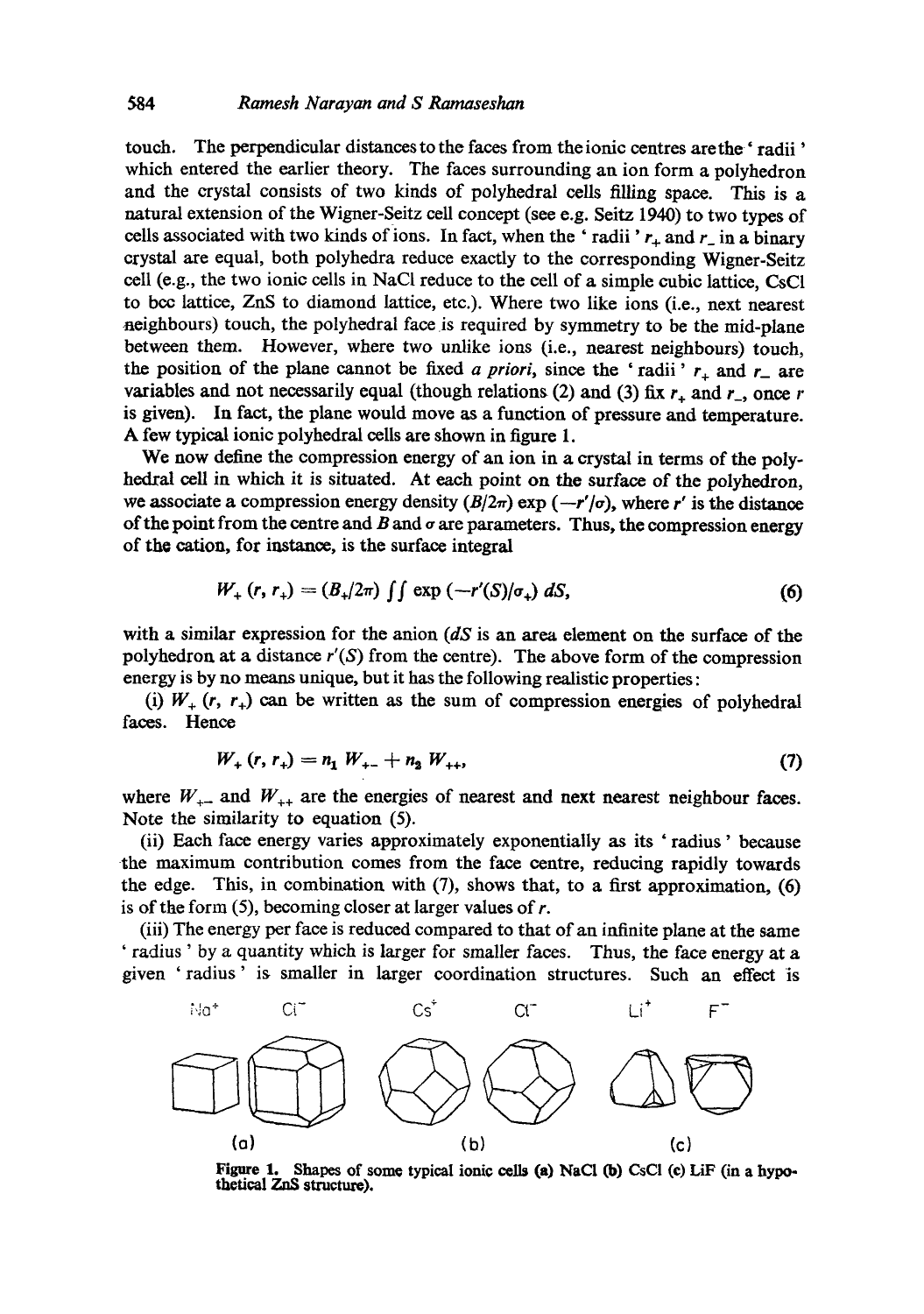expected as a result of three-body interactions and this is the crucial feature of the modified theory presented here.

Because of (iii), we expect the expression (6) to be closer to physical reality than the earlier expression (5). We wish to stress that the only modification introduced in this new extension of the theory is in the *form* of the compression energy. All the basic principles of the theory are still retained. We still have only two parameters per ion (B and  $\sigma$  are, in fact, related to the earlier parameters A and  $\rho$ ). Moreover, we still retain the transferability of ionic parameters from one crystal to another, which is the most important feature of the theory.

At any temperature and pressure, the equilibrium interionic distance  $r$  in a crystal is obtained by solving a suitable equation of state. We have employed the equation of Hildebrand (1931) which leads to

$$
dW_L/dr = 3x r^2 \left(-P + T\beta/K\right),\tag{8}
$$

subject to conditions (2) and (3). Here, P is the pressure, T the temperature, B the coefficient of thermal expansivity,  $K$  the isothermal compressibility and  $xr^3$  the volume per ion pair. The second derivative of  $W_L$  at equilibrium is then related to the compressibility by

$$
d^2W_L/dr^2 = (2/r) dW_L/dr + \frac{9xr}{K} \left[ 1 + \frac{T}{K} \left\{ (\partial K/\partial T)_P + \frac{\beta}{K} (\partial K/\partial P)_T \right\} \right].
$$
\n(9)

Equations (8) and (9) require the derivatives of the compression energy (7). Expressions for these can be written down for simple structures with certain approximations and are discussed in appendix A.

## **4. Results on the alkali halides**

#### 4.1 *Refinement of parameters*

The twenty alkali halides are built out of the nine ions  $Li^+$ ,  $Na^+$ ,  $K^+$ ,  $Rb^+$ ,  $Cs^+$ ,  $F^-$ , CI-, Br- and I-. There are thus 18 adjustable parameters (9 B's and 9  $\sigma$ 's) to describe

| Ion      | $B$ (ergs/cm <sup>2</sup> ) | $\sigma(\lambda)$ |
|----------|-----------------------------|-------------------|
| $Li+$    | $5.131 \times 10^{10}$      | 0.06015           |
| $Na+$    | $7.787 \times 10^9$         | 0.08501           |
| $K^+$    | $1.665 \times 10^{10}$      | 0.09957           |
| $Rb+$    | $5.036 \times 10^{11}$      | 0.08755           |
| $Cs^{+}$ | $1.957 \times 10^{11}$      | 0.10382           |
| $F^-$    | $1.057 \times 10^{7}$       | 0.17322           |
| $Cl-$    | $3.677 \times 10^{7}$       | 0.18735           |
| $Br^-$   | $4.119 \times 10^{7}$       | 0.19891           |
| $r-$     | $4.582 \times 10^{7}$       | 0.21473           |

Table 1. Compression parameters of the alkali and halogen ions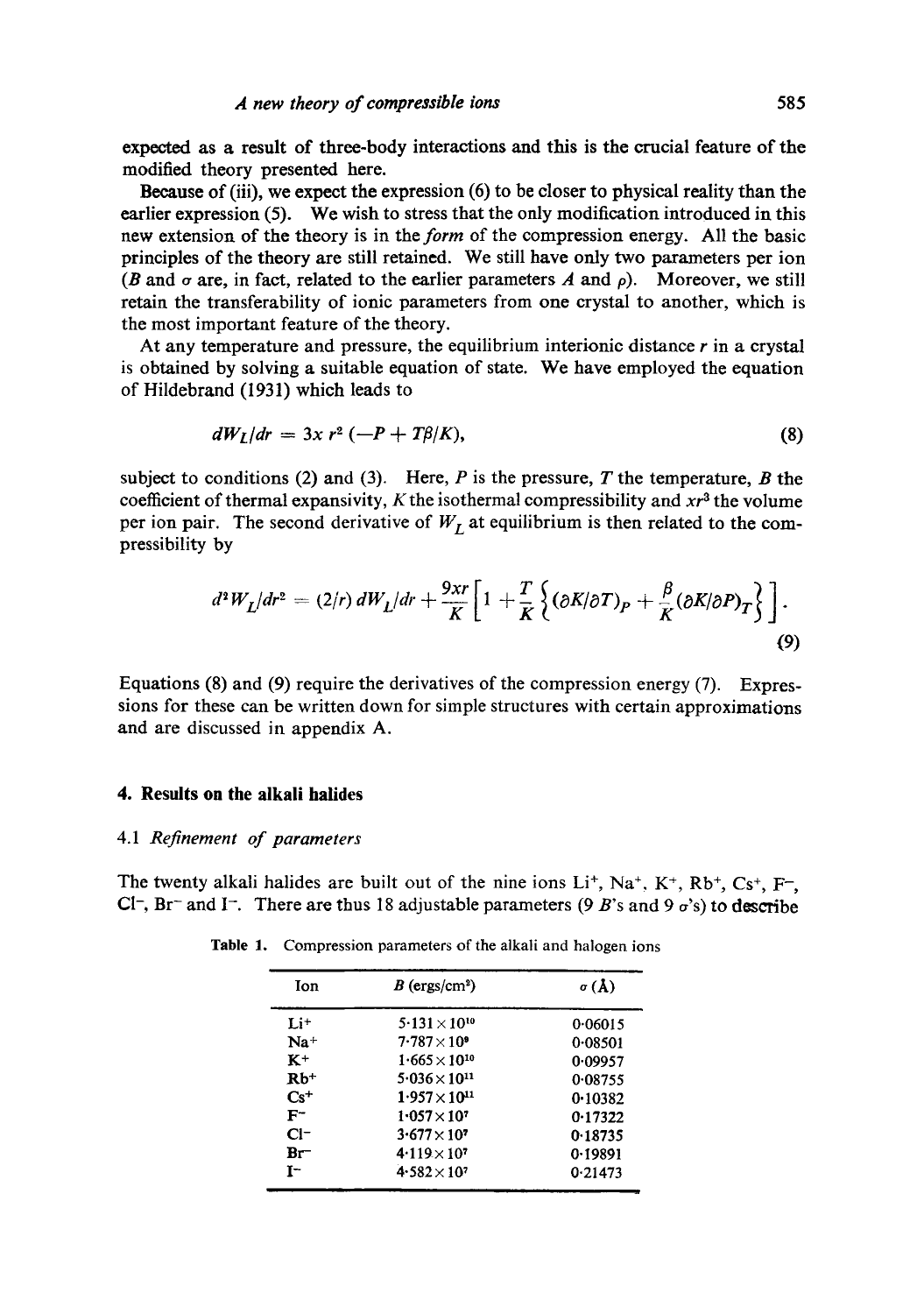| <b>،</b><br>;<br>;<br>è<br>ໍ່<br>.<br>.<br>.<br>I<br>$\mathbf{z}$<br>ì<br>i<br>、このこと、<br>٦<br>é,<br><b>E FRANCISCO</b> |  |
|------------------------------------------------------------------------------------------------------------------------|--|
| Ï                                                                                                                      |  |
| <b>THE REAL PROPERTY</b>                                                                                               |  |
|                                                                                                                        |  |
|                                                                                                                        |  |
| $\overline{ }$                                                                                                         |  |
|                                                                                                                        |  |

*O0* 

|         |                                |           |                                                    | Nearest neighbour distance $r(A)$                               |                                  |                                                        | Ionic radii (A)                                                          |                                           | $d^3W_L/dr^2$ (10 <sup>5</sup> ergs/cm <sup>2</sup> )                                                                                                                                                                                                                                       |                                                                                                                    |                                      |
|---------|--------------------------------|-----------|----------------------------------------------------|-----------------------------------------------------------------|----------------------------------|--------------------------------------------------------|--------------------------------------------------------------------------|-------------------------------------------|---------------------------------------------------------------------------------------------------------------------------------------------------------------------------------------------------------------------------------------------------------------------------------------------|--------------------------------------------------------------------------------------------------------------------|--------------------------------------|
| Crystal | Pressure                       | Structure | Observed                                           | Calculated                                                      | Error (%)                        | $\mathbf{L}^+$                                         | با                                                                       | Observed                                  | Calculated                                                                                                                                                                                                                                                                                  | Error (%)                                                                                                          | (kcal/mole)<br>$W_{\mathcal{I}}+P$ V |
|         |                                |           |                                                    |                                                                 |                                  |                                                        |                                                                          |                                           |                                                                                                                                                                                                                                                                                             |                                                                                                                    |                                      |
|         |                                |           | 2.009                                              |                                                                 |                                  | 0-8940<br>0-8680<br>0-9362                             | 1234                                                                     |                                           |                                                                                                                                                                                                                                                                                             |                                                                                                                    | 250.16                               |
|         |                                |           |                                                    |                                                                 |                                  |                                                        | 0407                                                                     |                                           | 2.3688<br>3.6823                                                                                                                                                                                                                                                                            |                                                                                                                    | $-218.50$                            |
|         |                                |           | 1.907<br>2.570                                     | 2-0174<br>1-9088<br>2-5574731<br>2-3-6525<br>2-3-8622<br>2-3550 | 0-418<br>0-03<br>0-503           |                                                        | .6209                                                                    | 2.391<br>4.189<br>4.399<br>1.759<br>1.759 |                                                                                                                                                                                                                                                                                             | $-0.93$<br>$-12.10$<br>$+5.5$<br>$-2.56$<br>$-1.60$<br>$-1.90$                                                     | $-203.09$                            |
|         |                                |           | 2.482                                              |                                                                 |                                  | 0.9167                                                 |                                                                          |                                           | $+628$<br>$+1926$<br>$+1924$                                                                                                                                                                                                                                                                |                                                                                                                    | $-185.36$                            |
|         |                                |           | $2.751$<br>$2.634$                                 |                                                                 | $-0.346$<br>$-0.385$<br>$-0.070$ | 0.9497                                                 |                                                                          |                                           |                                                                                                                                                                                                                                                                                             |                                                                                                                    | $-190.45$<br>-168.96                 |
|         |                                |           |                                                    |                                                                 |                                  | 0.9250                                                 | 1.5567<br>1.7934<br>2.0509                                               |                                           |                                                                                                                                                                                                                                                                                             |                                                                                                                    |                                      |
|         |                                |           |                                                    |                                                                 |                                  | 06746                                                  |                                                                          | 0.801                                     | 1988-1                                                                                                                                                                                                                                                                                      |                                                                                                                    | $-173.67$                            |
|         |                                |           |                                                    |                                                                 |                                  | 0.9402                                                 |                                                                          |                                           |                                                                                                                                                                                                                                                                                             |                                                                                                                    | $-145 - 72$                          |
|         |                                |           | 3.843<br>2.310<br>2.310                            |                                                                 | $0.750$<br>0.676<br>1.084        |                                                        |                                                                          |                                           |                                                                                                                                                                                                                                                                                             |                                                                                                                    | $-219.39$                            |
|         |                                |           | 2.820                                              |                                                                 | 0.035<br>0.025                   |                                                        |                                                                          |                                           |                                                                                                                                                                                                                                                                                             |                                                                                                                    | $-186.29$                            |
|         |                                |           |                                                    |                                                                 |                                  |                                                        |                                                                          |                                           |                                                                                                                                                                                                                                                                                             |                                                                                                                    | $-162.77$                            |
|         |                                |           | 2.989                                              |                                                                 | $-0.863$                         |                                                        |                                                                          |                                           |                                                                                                                                                                                                                                                                                             |                                                                                                                    |                                      |
|         |                                |           |                                                    | 2.8227<br>2.7057<br>2.9632<br>2.82485<br>3.2485                 | $-0.855$                         |                                                        |                                                                          |                                           |                                                                                                                                                                                                                                                                                             |                                                                                                                    | $-179.09$<br>$-152.16$               |
|         |                                |           |                                                    |                                                                 | 0.386                            |                                                        | 1-9220<br>1-1892<br>1-6426<br>1-7812<br>1-6825<br>1-6825                 |                                           |                                                                                                                                                                                                                                                                                             | $10.63$<br>$7.5$<br>$7.5$<br>$4.3$<br>$-6.3$<br>$-1.2$<br>$-1.5$<br>$-1.5$<br>$-1.7$<br>$-1.7$<br>$-1.7$<br>$-1.7$ |                                      |
|         |                                |           |                                                    | 3.0531                                                          | 0.168                            |                                                        |                                                                          |                                           |                                                                                                                                                                                                                                                                                             |                                                                                                                    | $-163.73$<br>-129.27                 |
|         | ०४०६०६०६००६०६०६००० यथ६० यथ६० य |           | 2.849<br>3.236<br>3.041<br>2.673<br>3.189<br>3.189 | 2-6824<br>3-1686                                                | 0.315<br>0.686                   | 11458<br>11400<br>114210<br>114210<br>114594<br>114594 | 8941<br>- 67230<br>- 6764<br>- 6734<br>- 6734<br>- 7895<br>- 7896 - 1799 |                                           | $\begin{array}{r} 1.5365 \\ 1.8266 \\ 1.87688 \\ 1.93888 \\ 1.93838 \\ 1.9325 \\ 1.9325 \\ 1.9325 \\ 1.9332 \\ 1.9333 \\ 1.9348 \\ 1.935 \\ 1.9333 \\ 1.9333 \\ 1.9333 \\ 1.1333 \\ 1.1333 \\ 1.1333 \\ 1.1333 \\ 1.1333 \\ 1.1333 \\ 1.1333 \\ 1.1333 \\ 1.1333 \\ 1.1333 \\ 1.1333 \\ 1.$ | 0.83                                                                                                               | $-194.99$                            |
|         |                                |           |                                                    |                                                                 |                                  |                                                        |                                                                          |                                           |                                                                                                                                                                                                                                                                                             |                                                                                                                    | $-168.82$                            |
|         |                                |           |                                                    | 3.0927                                                          | 0.642                            | .4663                                                  |                                                                          |                                           |                                                                                                                                                                                                                                                                                             | $2.21$<br>0.26<br>0.36<br>1.54<br>1.17<br>5.41                                                                     | $-155.96$                            |
|         |                                |           |                                                    | 3.1725<br>3.1103                                                | $-0.518$                         | .5055                                                  |                                                                          |                                           |                                                                                                                                                                                                                                                                                             |                                                                                                                    | $-151.63$                            |
|         |                                |           |                                                    |                                                                 |                                  | $-4849$                                                |                                                                          |                                           |                                                                                                                                                                                                                                                                                             |                                                                                                                    | $-138.19$                            |
|         |                                |           |                                                    | 3.3173<br>3.2275<br>3.3181                                      | $-0.597$<br>0.524<br>0.481       | 1947<br>1949<br>1959                                   |                                                                          |                                           |                                                                                                                                                                                                                                                                                             |                                                                                                                    | $-162.64$                            |
|         |                                |           |                                                    |                                                                 |                                  |                                                        |                                                                          |                                           |                                                                                                                                                                                                                                                                                             |                                                                                                                    |                                      |
|         |                                |           |                                                    |                                                                 | $-0.833$                         |                                                        |                                                                          |                                           |                                                                                                                                                                                                                                                                                             |                                                                                                                    | $-147.98$<br>-142.88                 |
|         |                                |           |                                                    | .2458                                                           | $-0.771$<br>0.568                | .4868                                                  |                                                                          |                                           |                                                                                                                                                                                                                                                                                             |                                                                                                                    |                                      |
|         |                                |           | 2128<br>321345<br>3213553<br>3429                  | 1.5531                                                          |                                  | SPLP.<br>SOIS.                                         | 2.0426<br>3005.                                                          |                                           |                                                                                                                                                                                                                                                                                             | $15.45$<br>$-3.77$<br>$-1.30$<br>$-6.93$                                                                           |                                      |
|         |                                |           |                                                    | \$4348                                                          | $0 - 434$                        |                                                        |                                                                          |                                           |                                                                                                                                                                                                                                                                                             |                                                                                                                    | $-127.57$<br>$-152.72$<br>$-134.96$  |

## Ramesh Narayan and S Ramaseshan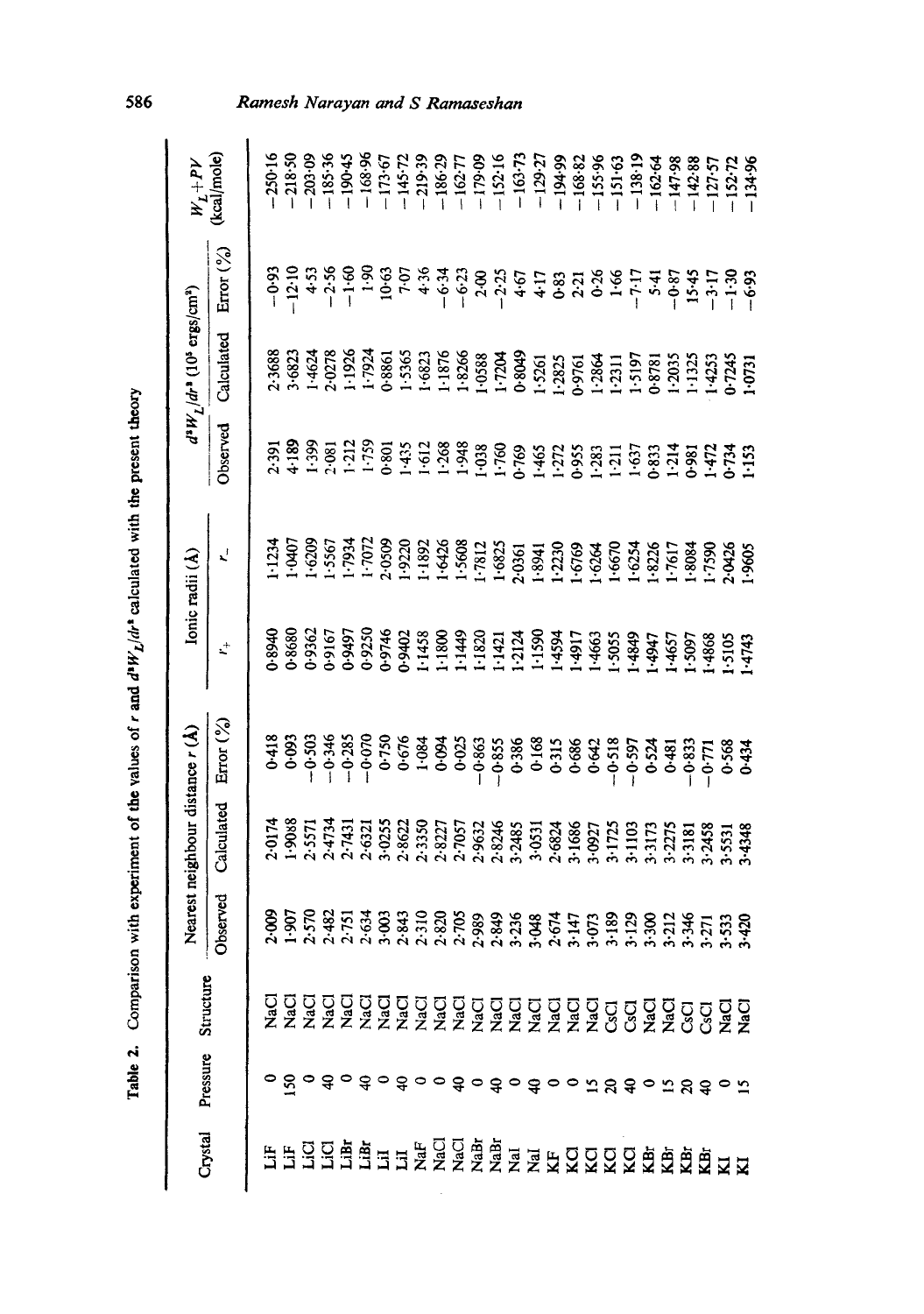|  |                                                                                                                                                                                                                                                                                                                |  |  |  |  |  |  |  | $\ddot{6}$ |                       |
|--|----------------------------------------------------------------------------------------------------------------------------------------------------------------------------------------------------------------------------------------------------------------------------------------------------------------|--|--|--|--|--|--|--|------------|-----------------------|
|  | 2822<br>1975 - 2803 3803 3803 3804<br>1989 3803 3804 3805 3805 3805<br>1989 - 3805 3806 3806 3806 3806 3806<br>1980 - 3806 3806 3806 3806 3806 3806 3806<br>1980 - 3806 3806 3806 3806 3806 3806 3806                                                                                                          |  |  |  |  |  |  |  |            |                       |
|  | $-4.3288825$<br>$-4.3288325$<br>$-4.3288325$<br>$-4.3288325$<br>$-5.368325$<br>$-5.368325$<br>$-5.368325$<br>$-5.368325$<br>$-5.368325$<br>$-5.368325$<br>$-5.368325$                                                                                                                                          |  |  |  |  |  |  |  |            |                       |
|  |                                                                                                                                                                                                                                                                                                                |  |  |  |  |  |  |  |            |                       |
|  | $-5.3$ $\frac{36}{20}$<br>$-5.3$ $\frac{36}{20}$<br>$-5.3$ $\frac{36}{20}$<br>$-5.3$ $\frac{36}{20}$<br>$-5.3$ $\frac{36}{20}$<br>$-5.3$ $\frac{36}{20}$<br>$-5.3$ $\frac{36}{20}$<br>$-5.3$ $\frac{36}{20}$<br>$-5.3$ $\frac{36}{20}$<br>$-5.3$ $\frac{36}{20}$<br>$-5.3$ $\frac{36}{20}$<br>$-5.3$ $\frac{3$ |  |  |  |  |  |  |  |            |                       |
|  |                                                                                                                                                                                                                                                                                                                |  |  |  |  |  |  |  | 0.622      |                       |
|  | $-564.930$<br>$-463.930$<br>$-59.30$<br>$-59.30$<br>$-59.30$<br>$-59.30$<br>$-59.30$<br>$-59.30$<br>$-59.30$<br>$-59.30$<br>$-59.30$<br>$-59.30$<br>$-59.30$<br>$-59.30$<br>$-59.30$<br>$-59.30$<br>$-59.30$<br>$-59.30$<br>$-59.30$                                                                           |  |  |  |  |  |  |  |            | $\langle E^2 \rangle$ |
|  | $3.588$<br>$3.83$<br>$3.83$<br>$3.83$<br>$3.83$<br>$3.83$<br>$3.83$<br>$3.83$<br>$3.83$<br>$3.83$<br>$3.83$<br>$3.83$<br>$3.83$<br>$3.83$<br>$3.83$<br>$3.83$<br>$3.83$<br>$3.83$<br>$3.83$<br>$3.83$<br>$3.83$<br>$3.83$<br>$3.83$<br>$3.83$<br>$3.83$                                                        |  |  |  |  |  |  |  |            |                       |
|  |                                                                                                                                                                                                                                                                                                                |  |  |  |  |  |  |  |            |                       |
|  | ४ <del>३</del> ०० न ३० ० ३० ० ३०० ३० ३० <del>१</del>                                                                                                                                                                                                                                                           |  |  |  |  |  |  |  |            |                       |
|  | <b>ZZERZZEERZZE</b><br>ZZERZZEERZZEERZZZE                                                                                                                                                                                                                                                                      |  |  |  |  |  |  |  |            |                       |

reary of compressible ion

 $\sim 10^7$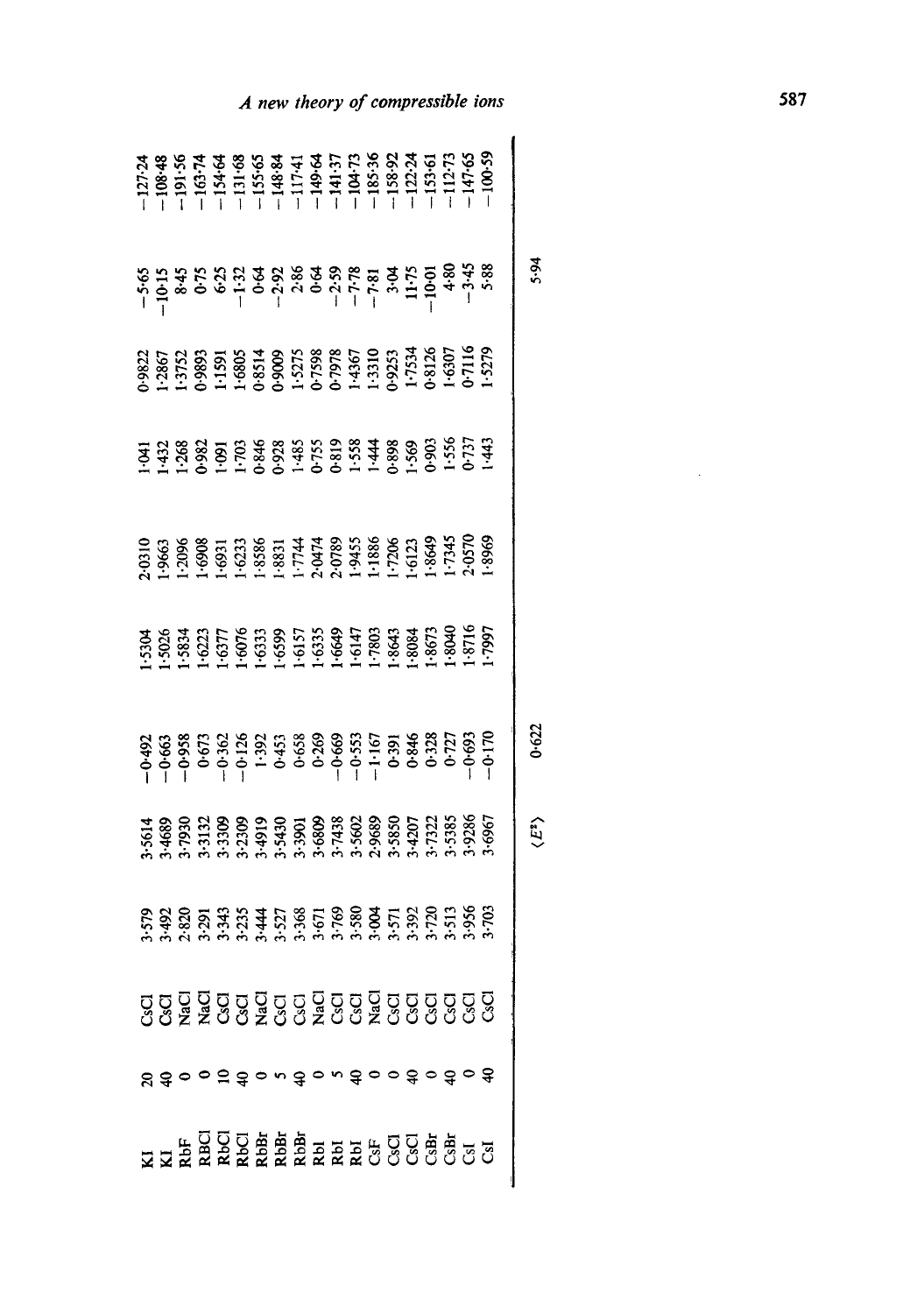them. These parameters were determined by least squares fitting the experimental values of r and  $d^2W_I/dr^2$  (which is related to K) of the alkali halides. All the available high pressure data including those available on crystals beyond pressure transitions were included in the calculations. The van der Waals coefficients  $C$  and  $D$  were taken from Hajj (1966) and Mayer (1933) respectively while the other thermodynamic quantities required in (8) and (9) were taken from Tosi (1964). In certain cases where the small quantities  $T\beta/K$  and  $T/K$   $[(\partial K/\partial T)_P + \beta/K (\partial K/\partial P)_T ]$  were not available, certain reasonable approximations were made (see the appendix in Narayan and Ramaseshan 1978). During the least squares refinement, the weights were adjusted in such a manner that  $r$  was fitted 10 times more accurately than  $d^2W_I/dr^2$ , this being our estimate of their relative accuracies. Also, the radius  $r_{+}$  of  $Na<sup>+</sup>$  in NaCl was constrained at the value of 1.18 Å given by experimental electron density maps (Witte and Wölfel 1958 give  $1.17 \text{ Å}$  while Schoknecht 1960 gives 1.18 Å). This was necessary because unconstrained refinement converged at  $r_{+}$ about 1.10 Å which is not good enough.

The parameters B and  $\sigma$  determined by the above procedure are listed in table 1 and the calculated values of r and  $d^2W_L/dr^2$  are compared with the experimental values in table 2. The rms errors in r and  $d^2W_I/dr^2$  are 0.62% and 5.9% respectively. This is better than the fit of 0.71% and  $7.4\%$  obtained with the simpler theory (Narayan and Ramaseshan 1977) discussed in §2. Since both theories use the same number of parameters, the better fit we now obtain appears to confirm that the modification we have introduced is in the right direction.

#### 4.2 *Stability of structures*

Using the parameters of table 1, the free energies of the 20 alkali halides have been calculated in the three competing structures viz., NaC1, CsCI and ZnS at zero temperature and pressure. Apart from the contributions listed in eq. (2) we also included the zero point energy *Ezp,* which was calculated by means of the Debye theory result

$$
E_{\rm zn} = 9 \, k \, \theta_{\rm D} / 4,\tag{10}
$$

where k is the Boltzmann constant and  $\theta_D$  is the Debye temperature. The Debye temperature was approximately calculated from  $d^2W_I/dr^2$  by the method discussed in appendix B.

When the above calculations are made, *all the* 20 *alkali halides are correctly predicted to occur in their observed structures,* a result which has been eluding theories of ionic crystals for the last fifty years. For comparison, we show in table 3 the predictions made by other standard potentials. The improvement obtained with the present theory is dramatic.

### 4.3 *Thermal transition in CsCI*

Using the high temperature expression for the thermal free energy

$$
G_t = 6 k \ln \left( \theta_D / T \right), \tag{11}
$$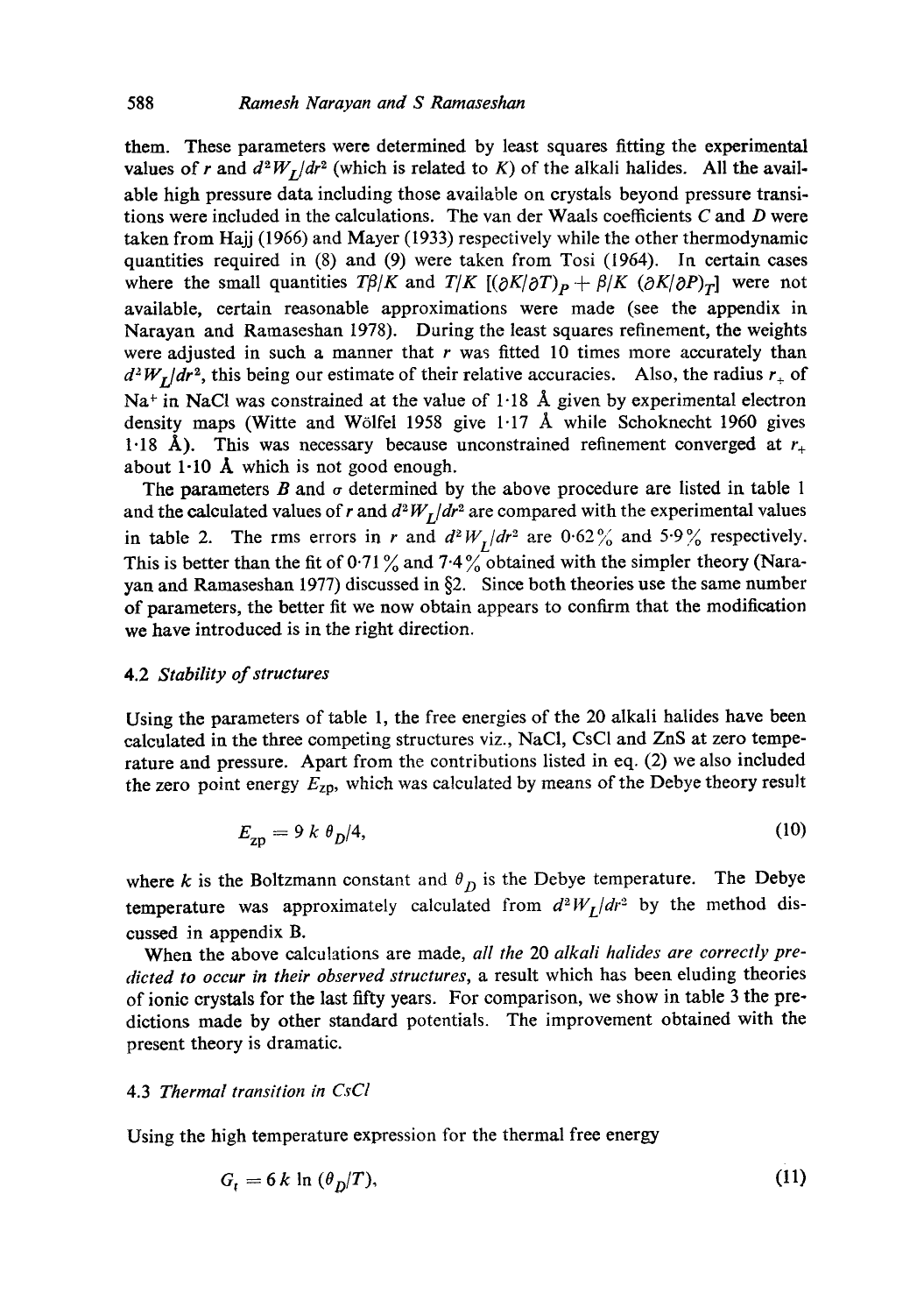|                  |                       |                  |                         | Predicted structure |                                |               |
|------------------|-----------------------|------------------|-------------------------|---------------------|--------------------------------|---------------|
| Crystal          | Observed<br>structure |                  | Semi-empirical theories |                     | Quantum<br>mechanical theories |               |
|                  |                       | HM               | TF                      | PT                  | LJR                            | CG            |
| LiF              | <b>NaCl</b>           | ZnS<br>$\times$  | ZnS $\times$            | <b>NaCl</b>         | <b>NaCl</b>                    | NaCl          |
| LiCl             | NaCl                  | ZnS<br>$\times$  | $ZnS \times$            | NaCl                | NaCl                           | NaCl          |
| LiBr             | NaCl                  | NaCl             | <b>NaCl</b>             | NaCl                | NaCl                           | NaCl          |
| LiI              | <b>NaCl</b>           | <b>NaCl</b>      | ZnS $\times$            | <b>NaCl</b>         | $ZnO \times$                   | NaCl          |
| NaF              | NaCl                  | ZnS $\times$     | ZnS<br>$\times$         | <b>NaCl</b>         | <b>NaCl</b>                    | NaCl          |
| NaCl             | NaCl                  | <b>NaCl</b>      | <b>NaCl</b>             | NaC1                | <b>NaCl</b>                    | <b>NaCl</b>   |
| NaBr             | NaCl                  | NaCl             | NaCl                    | NaCl                | NaCl                           | <b>NaCl</b>   |
| NaI              | <b>NaCl</b>           | NaCl             | <b>NaCl</b>             | <b>NaCl</b>         | NaCl                           | NaCl          |
| KF               | NaCl                  | NaCl             | <b>NaCl</b>             | <b>NaCl</b>         | NaCl                           | NaCl          |
| KCl              | <b>NaCl</b>           | <b>NaCl</b>      | <b>NaCl</b>             | <b>NaCl</b>         | <b>NaCl</b>                    | <b>NaCl</b>   |
| <b>KBr</b>       | NaCl                  | <b>NaCl</b>      | <b>NaCl</b>             | <b>NaCl</b>         | <b>NaCl</b>                    | NaCl          |
| KI               | <b>NaCl</b>           | NaCl             | NaCl                    | NaCl                | NaCl                           | <b>NaCl</b>   |
| <b>RbF</b>       | NaCl                  | NaCl             | <b>NaCl</b>             | NaCl                | <b>NaCl</b>                    | <b>NaCl</b>   |
| <b>RbCl</b>      | NaCl                  | NaCl             | <b>NaCl</b>             | NaCl                | <b>NaCl</b>                    | NaCl          |
| <b>RbBr</b>      | <b>NaCl</b>           | <b>NaCl</b>      | <b>NaCl</b>             | NaCl                | NaCl                           | NaCl          |
| RbI              | <b>NaCl</b>           | NaCl             | <b>NaCl</b>             | <b>NaCl</b>         | <b>NaCl</b>                    | $CsCl \times$ |
| C <sub>S</sub> F | NaCl                  | NaCl             | NaCl                    | <b>NaCl</b>         | NaCl                           | ?             |
| CsCl             | CsCl                  | NaCl<br>$\times$ | $\times$                | CsCl                | CsCl                           | ?             |
| CsBr             | CsCl                  | NaCl<br>$\times$ | ×                       | CsCl                | CsCl                           | ?             |
| CsI              | CsCl                  | NaCl<br>$\times$ | ×                       | CsCl                | CsCl                           | ?             |

Table 3. Structures predicted for the alkali halides by different theories.

HM — Huggins and Mayer (1933); TF — Tosi and Fumi (1964); PT — Present theory;<br>LJR — Lombardi *et al* (1969); CG — Cohen and Gordon (1975). Crosses are marked against wrong predictions.

given by Weston and Granato (1975), calculations have been made for finite temperatures on the relative stability of structures in the alkali halides. These indicate that CsCI alone will undergo a phase transformation below its melting point. Our calculations predict that it will transform to the NaC1 structure at 890°K with a heat of transition of 1.65 kcal/mole. Experimentally also, CsC1 is the only alkali halide to show a thermal transition, the observed transition temperature being 752°K and the heat of transition being variously estimated from 0.58 to 1.5 kcal/mole (Kaylor *et al*  1960; Zemczuzney and Rambach 1910; Krogh-Moe 1960; Rao *et al* 19'66). The only earlier attempt (Rao *et al* 1966) to explain the thermal transition in CsC1 employs adjustable parameters fitted to the transformation data itself.

#### 4.4 *Pressure transitions*

Using the present theory, the relative stabilities of structures in the alkali halides have been obtained as a function of pressure. The calculated transition pressures are presented in table 4 along with the experimental values. For comparison, the pressures predicted by a typical Born-type theory are also listed. The present results are clearly superior.

The values in columns 3, 5 and 6 of table 4 were actually calculated at  $0^{\circ}K$  while the experimental values are for 300°K. However, it is experimentally known (Daniels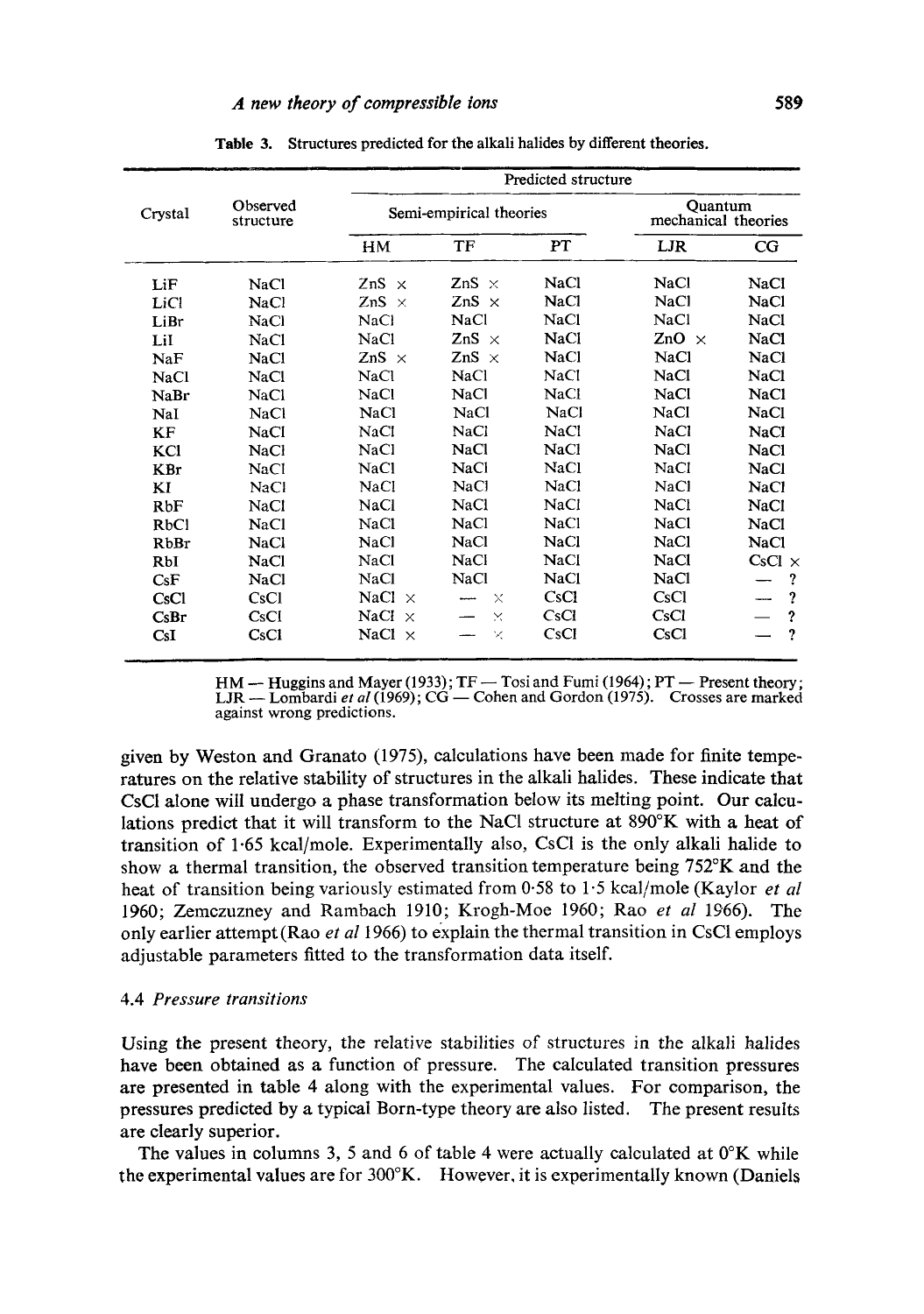|             |                                    | Calculated transition pressures (kbars) |                |                                |          |  |  |  |  |
|-------------|------------------------------------|-----------------------------------------|----------------|--------------------------------|----------|--|--|--|--|
| Crystal     | Observed<br>transition<br>pressure | theories                                | Semi-empirical | Quantum mechanical<br>theories |          |  |  |  |  |
|             | (kbars)                            | BMJ                                     | PT             | LJR                            | CG       |  |  |  |  |
| LiF         | $>$ 200 <sup>a</sup>               | 300                                     | 380            | 517                            | 2900     |  |  |  |  |
| LiCl        | $>$ 200 <sup><math>a</math></sup>  | 140                                     | > 500          | 231                            | 980      |  |  |  |  |
| LiBr        | $>$ 200 <sup>a</sup>               | 105                                     | >500           | 189                            | 924      |  |  |  |  |
| LiI         | $>$ 200 <sup>a</sup>               | 68                                      | > 500          | 127                            | 184      |  |  |  |  |
| NaF         | $>$ 200 $^a$                       | 200                                     | 124            | 109                            | 326      |  |  |  |  |
| NaCl        | ${<}257b$                          | 74                                      | 167            | 68                             | 107      |  |  |  |  |
| <b>NaBr</b> | $>$ 200 <sup>a</sup>               | 53                                      | 197            | 86                             | 79       |  |  |  |  |
| NaI         | > 200 <sup>a</sup>                 | 44                                      | 460            | 78                             | 23       |  |  |  |  |
| KF          | 20c                                | 88                                      | 59             | $14 - 1$                       | 85       |  |  |  |  |
| KCI         | 19.5c                              | 74                                      | $22 \cdot 1$   | 16.9                           | 34       |  |  |  |  |
| <b>KBr</b>  | 17.6c                              | 59                                      | 23.3           | $18 - 6$                       | 23       |  |  |  |  |
| KI          | 17.8c                              | 49                                      | $36 - 2$       | 16.6                           | 3.6      |  |  |  |  |
| RbF         | 6.2c                               | 68                                      | 29.5           | $10-3$                         | 65       |  |  |  |  |
| RbCl        | 4.9c                               | 39                                      | 5.8            | 4.3                            | $17 - 1$ |  |  |  |  |
| RbBr        | 4.5c                               | 30                                      | $10-3$         | 5.4                            | 9.7      |  |  |  |  |
| RbI         | 4.0c                               | 22                                      | $12-1$         | 4.8                            | < 0      |  |  |  |  |
| CaF         | $>200^{\circ}$                     | 35                                      | > 500          | 20.0                           |          |  |  |  |  |

Table 4. Transition pressures in the alkali halides predicted by different theories.

BMJ-Jacobs (1938) using the parameters of Born and Mayer (1932); PT--present theory; LJR--Lombardi *et al* (1969); Cohen and Gordon (1975)

(a) No transitions have been reported

(b) Ruoff and Chhabildas (1976)

(c) Vaidya and Kennedy (1971) and Bridgman (1945)

|         | $dP_t/dT$ (kbar/°K)                   |            |  |  |  |  |  |
|---------|---------------------------------------|------------|--|--|--|--|--|
| Crystal | Observed<br>Petrunina et al<br>(1972) | Calculated |  |  |  |  |  |
| KCI     |                                       | 0.0020     |  |  |  |  |  |
| K Br    |                                       | 0.0013     |  |  |  |  |  |
| ΚI      |                                       | $-0.0010$  |  |  |  |  |  |
| RbCl    | 0.0033                                | 0.0037     |  |  |  |  |  |
| RbBr    | 0.0020                                | 0.0020     |  |  |  |  |  |
| RbI     | 0.0010                                | 0.0010     |  |  |  |  |  |

Table 5. Observed and calculated values of  $dP_t/dT$  in the potassium and rubidium halides

and Skoultchi 1966; Petrunina *et al* 1972) that the transition pressures are quite insensitive to temperature. Rather significantly, our theory also predicts a very small variation of  $P_t$  (the transition pressure) with temperature. Table 5 compares our calculated values of  $dP_t/dT$  with the experimental values. The agreement is again good. In this connection, the *negative* value of *dPr/dT* predicted by our theory for KI is interesting. Experimental measurements on this crystal would be welcome,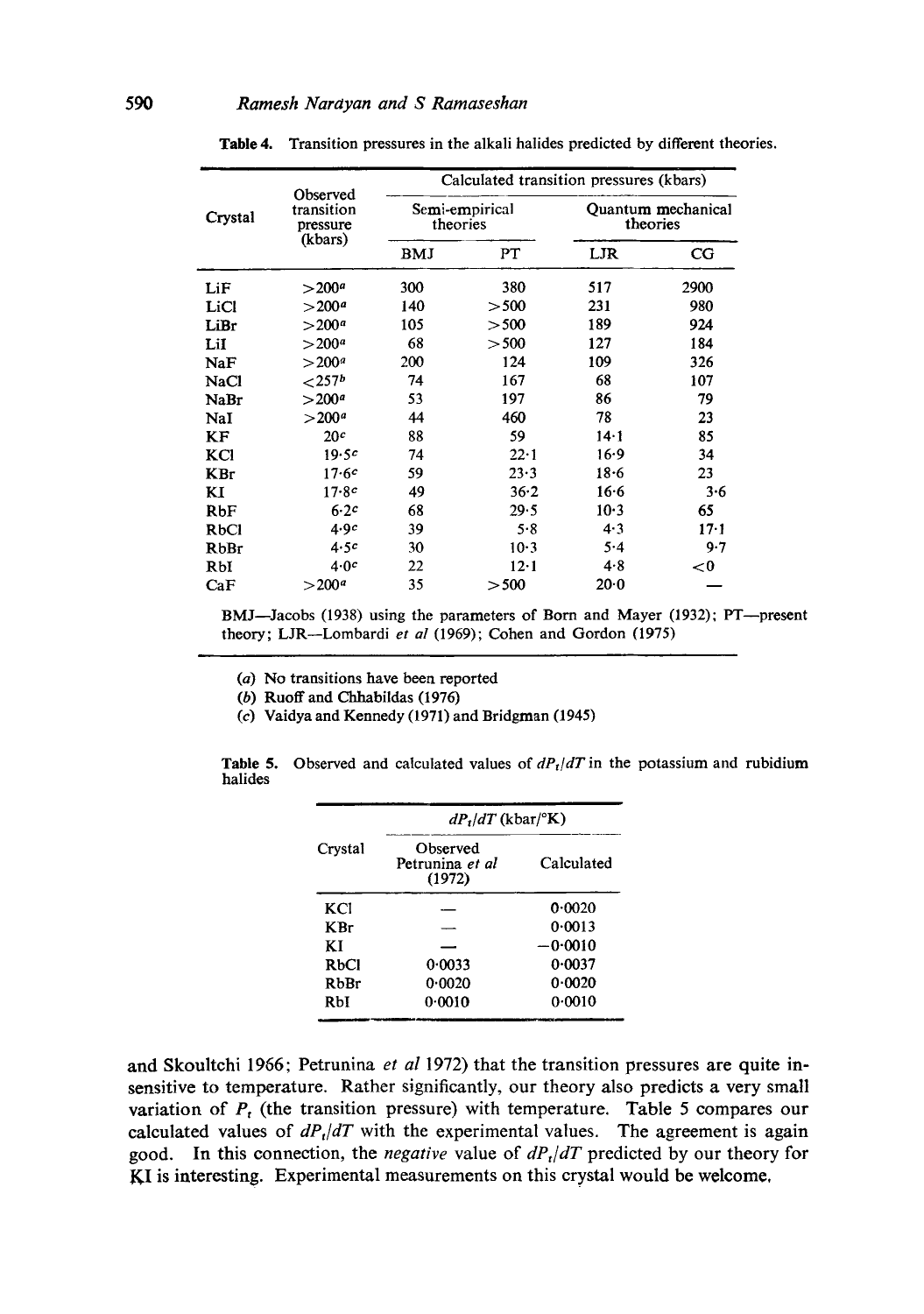### **5. Conclusion**

To summarise, we view an ionic crystal as a collection of compressible ions in polyhedral, space-filling cells. Repulsion arises solely from the ionic compression energies of the ions, written as an integral over the polyhedral surfaces. The 18 adjustable parameters for the alkali halides have been determined from PV data and these lead to the following results:

- (i) They fit the observed lattice spacings and eompressibilities of the alkali halides (including high pressure data) well.
- (ii) All the twenty alkali halides are correctly predicted to occur in their observed structures.
- (iii) The thermal transition in CsCI is explained.
- (iv) The transition pressures in the alkali halides are predicted quite well.

These results are superior to those obtained by earlier theories of ionic crystals. We may mention that, in parallel with the semiempirical approaches, quantum mechanical theories have also been occasionally tried. Tables 3 and 4 present the results obtained by two successful approaches (Lombardi *et al* 1969 and Cohen and Gordon 1975). Unfortunately, the calculations are quite laborious and have to be carried out in great detail (often requiring the inclusion of three body interactions) before good agreement with experiments is obtained. Even then, some of the alkali halides are predicted to occur in wrong structures and the transition pressures in the sodium halides invariably come out far too small. The quantum mechanical approach, because of its complexity, has not often been used, nor has it led to any real advance in our understanding of ionic crystals.

#### **Acknowledgement**

The authors wish to thank Dr Rajaram Nityananda for many valuable discussions.

#### **Appendix A: Simplified equations of the theory**

#### *A. 1 Compression energy of a face*

In the present theory, the compression energy associated with an ionic polyhedral face is written in the form

$$
W_{\text{rep}} = \iint \frac{B}{2\pi} \exp(-r(S)/\sigma) dS,
$$
 (A1)

where B and  $\sigma$  are the repulsion parameters of the ion,  $r(S)$  is the distance of the area element *dS* from the ion centre and the integral is over the area of the face. This integral, in general, cannot be evaluated analytically for the complicated polygonal faces that arise (see e.g., figure 1). We therefore replace the polygon by a circle of equivalent area (figure 2). Calling the radius of the equivalent circle as r and the distance of the circumference from the ion centre as *l*, we have

$$
l^2 = r_i^2 + r^2 \tag{A2}
$$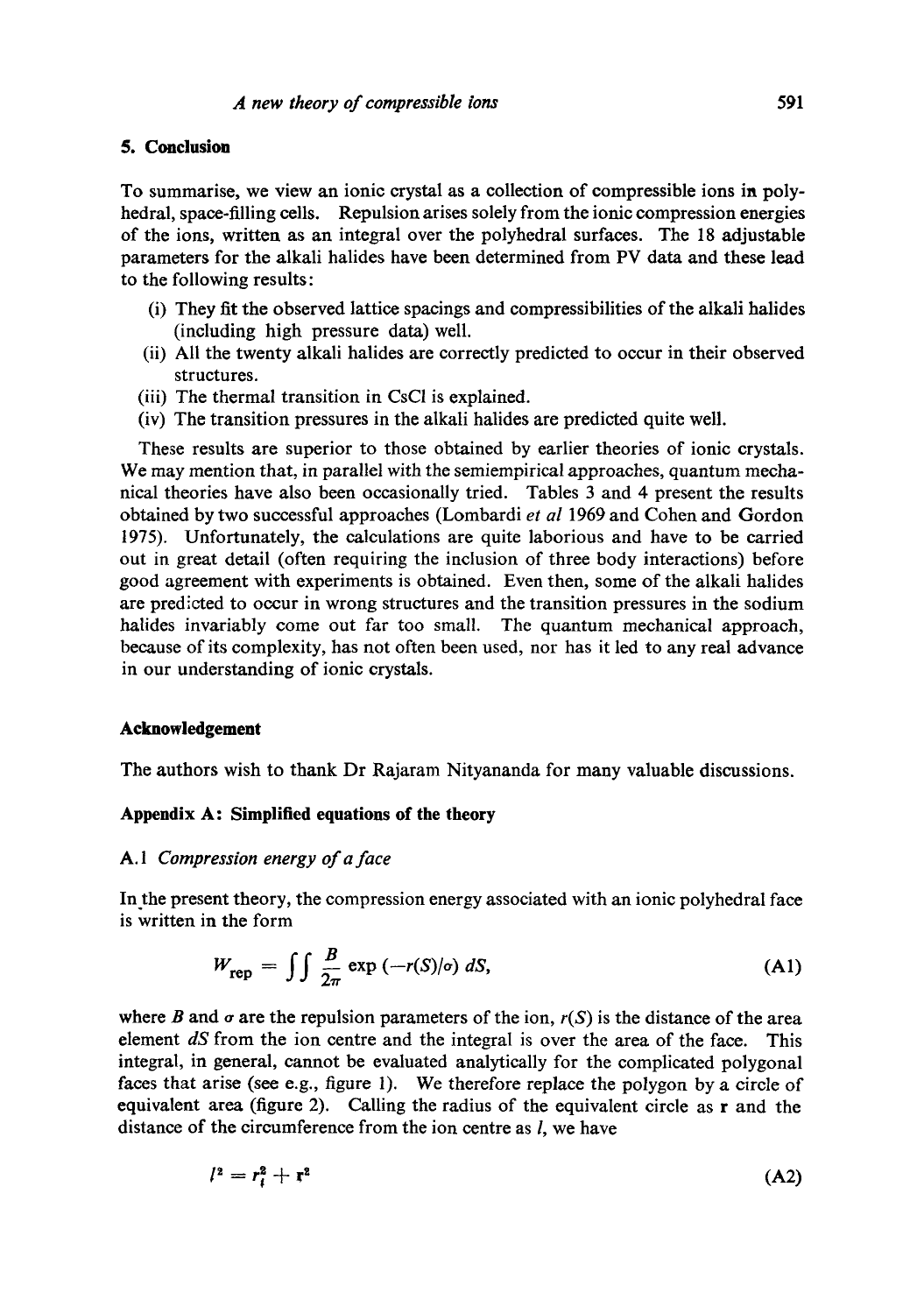

Figure 2. Simplified geometry assumed to minimise the calculations. Each face of an ion is replaced by a circle of equal area with radius  $r$ . 0 is the centre of the ion and  $r_i$  is the 'radius' of the ion in the direction of the face.

where  $r_i$  is the ' radius' of the ion in the direction of the face, under consideration (figure 2).

Equation (A1) is now simplified to

$$
W_{\text{rep}} = \int_{0}^{r} \frac{B}{2\pi} \exp\left(-t^2 + r_i^2\right)^{1/2} |\sigma| \, 2\pi \, t \, dt
$$
\n
$$
= \int_{r_i}^{l} B \exp\left(-u/\sigma\right) u du,
$$
\n
$$
= B\sigma \left[ (r_i + \sigma) \exp\left(-r_i/\sigma\right) - (l + \sigma) \exp\left(-l/\sigma\right) \right]. \tag{A3}
$$

## A.2 *Total compression energy per molecule*

Using the expression (A3) and employing a self-evident notation, the repulsion energy per molecule in a NaCI or CsC1 lattice (ZnS is a little more complicated and will be considered later) is given by

$$
W_{\text{ren}}(r, r_+, r_-) = W_{++} + W_{-+} + W_{++} + W_{--}, \tag{A4}
$$

where 
$$
W_{+-} = n_1 B_+ \sigma_+ [(r_+ + \sigma_+) \exp (-r_+/\sigma_+) - (l_{+-} + \sigma_+) \exp (-l_{+-}/\sigma_+)],
$$
 (A5)

$$
W_{-+} = n_1 B_{-\sigma_{-}} [(r_{-} + \sigma_{-}) \exp (-r_{-}/\sigma_{-}) - (l_{-+} + \sigma_{-}) \exp (-l_{-+}/\sigma_{-})], \quad (A6)
$$

$$
W_{++} = n_2 B_+ \sigma_+ \left[ (br + \sigma_+) \exp \left( -br / \sigma_+ \right) - (l_{++} + \sigma_+) \exp \left( -l_{++} / \sigma_+ \right) \right], \quad (A7)
$$

$$
W_{--} = n_2 B_-\sigma_- [(br + \sigma_-) \exp(-br/\sigma_-) - (l_- + \sigma_-) \exp(-l_-/\sigma)]. \quad (A8)
$$

Expressions for the l's can be worked out in terms of r,  $r_+$  and  $r_-$  using the geometry of the polyhedra. These are written down below without derivation.

A.2a. *NaCl lattice* 

(i) 
$$
r_+ > r_-
$$

$$
l_{+-} = (2.273240 r_+^2 - 2.546479 r_+ r + 1.273240 r^2)^{1/2},
$$
 (A9)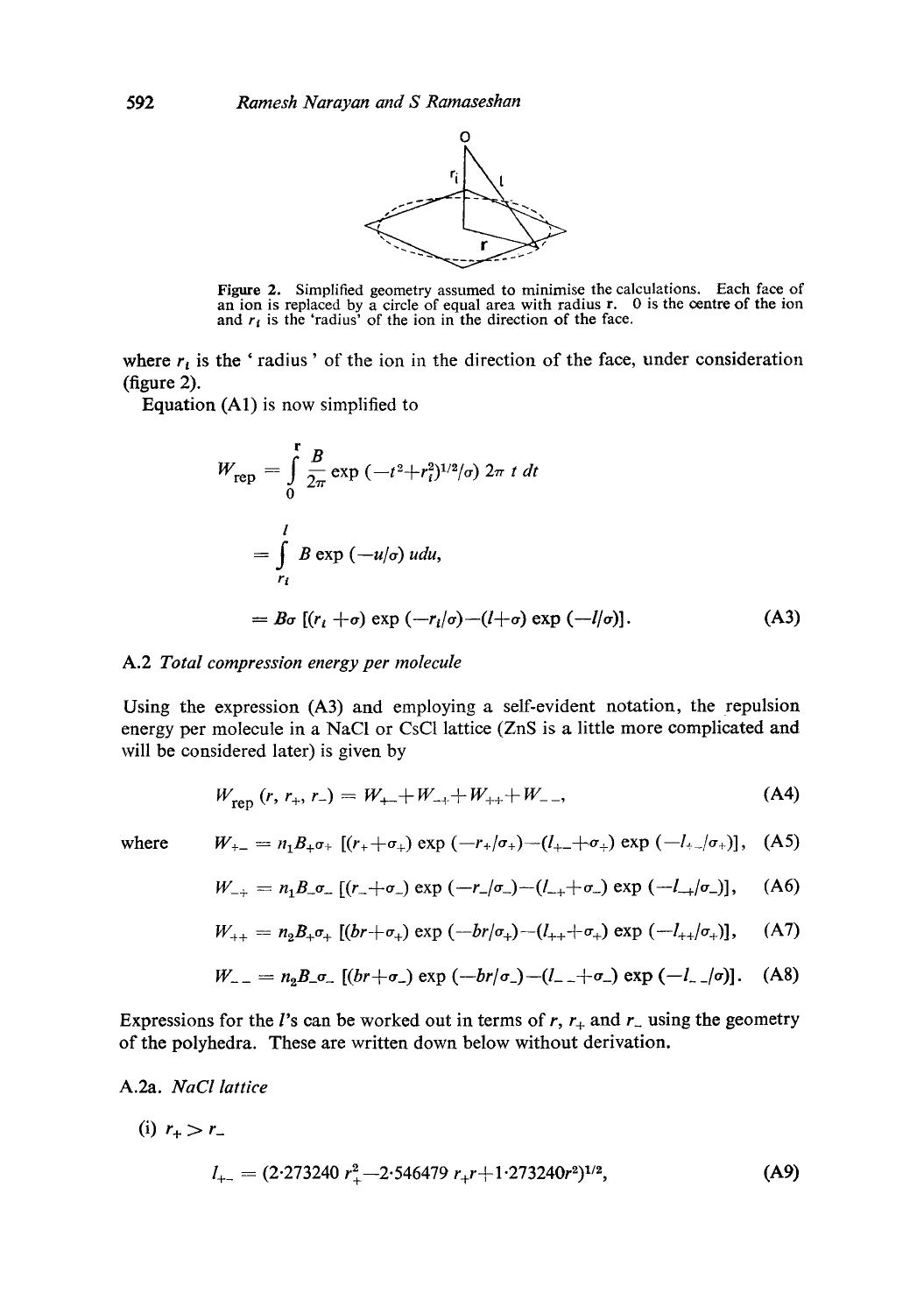$$
l_{-+} = 1.507727 r_{-}
$$
 (A10)

$$
l_{++} = (0.450158 \ r_+ r + 0.274921 \ r^2)^{1/2}, \tag{A11}
$$

l\_ \_ immaterial since the anion has *no* second neighbour faces.

$$
(ii) r_- < r_+
$$

Interchange  $+$  and  $-$  in equations (A9) to (A11). Now,  $l_{++}$  is immaterial.

## A.2b. *CsCI lattice*

(i) 
$$
r_1/2 \leq r_+ < 2r_-
$$

$$
l_{+-} = (-0.653987 r_{+}^{2} + 1.653987 r_{+} r - 0.275664 r^{2})^{\frac{1}{2}}, \qquad (A12)
$$

$$
l_{-+} = (-0.653987 \ r_{-}^2 + 1.653987 \ r_{-} \ r - 0.275664 \ r^2)^{\frac{1}{2}}, \tag{A13}
$$

$$
l_{++} = (1.909859 r_+^2 - 1.273240 r_+ r + 0.545540 r^2)^{\frac{1}{2}}, \tag{A14}
$$

$$
l_{-} = (1.909859 r_{-}^{2} - 1.273240 r_{-} r + 0.545540 r^{2})^{\frac{1}{2}}.
$$
 (A15)

For the cases  $r_{+} < r_{-}/2$  and  $r_{-} < r_{+}/2$ , a different set of equations are valid. We do not, however, present them here since, in these cases, the stable lattice is never CsCI.

### A.2c. *ZnS lattice*

The expressions for  $W_{++}$  and  $W_{-+}$  are similar to (A5) and (A6). However, for  $W_{++}$ and  $W_{-}$ , there are certain additional complications. Figure 3 shows the shape of the second neighbour face in the ZnS lattice for two different cases. The full lines show the actual shape of the face. When  $r_{+} < r_{-}/2$  the anion second neighbour face looks like the polygon ACDFGA in figure 3a (Note that in this case there is no cation second neighbour face). When  $r_{+} > r_{-}/2$ , then the second neighbour faces of both the cation and the anion look like ABHA in figure 3b. In both figure 3a and 3b,  $P$ is the foot of the perpendicular from the ion centre on the face. The problem that arises in the cases considered here is that the faces are no longer symmetrical around P. Thus, it will not be a good approximation to replace the face by an equivalent circle centred at P. Instead, we have made the following decomposition

Figure 3a: 
$$
ACDFGA = \frac{1}{2} (ACEGA + BCDFGHB),
$$
 (A16)

Figure 3b: 
$$
ABHA = \frac{1}{2}(ACEGA - BCDFGHB)
$$
. (A17)

Since each of the decomposed polygons is symmetrical around P, each can be replaced by an equivalent circle without much error. Calling the distances of the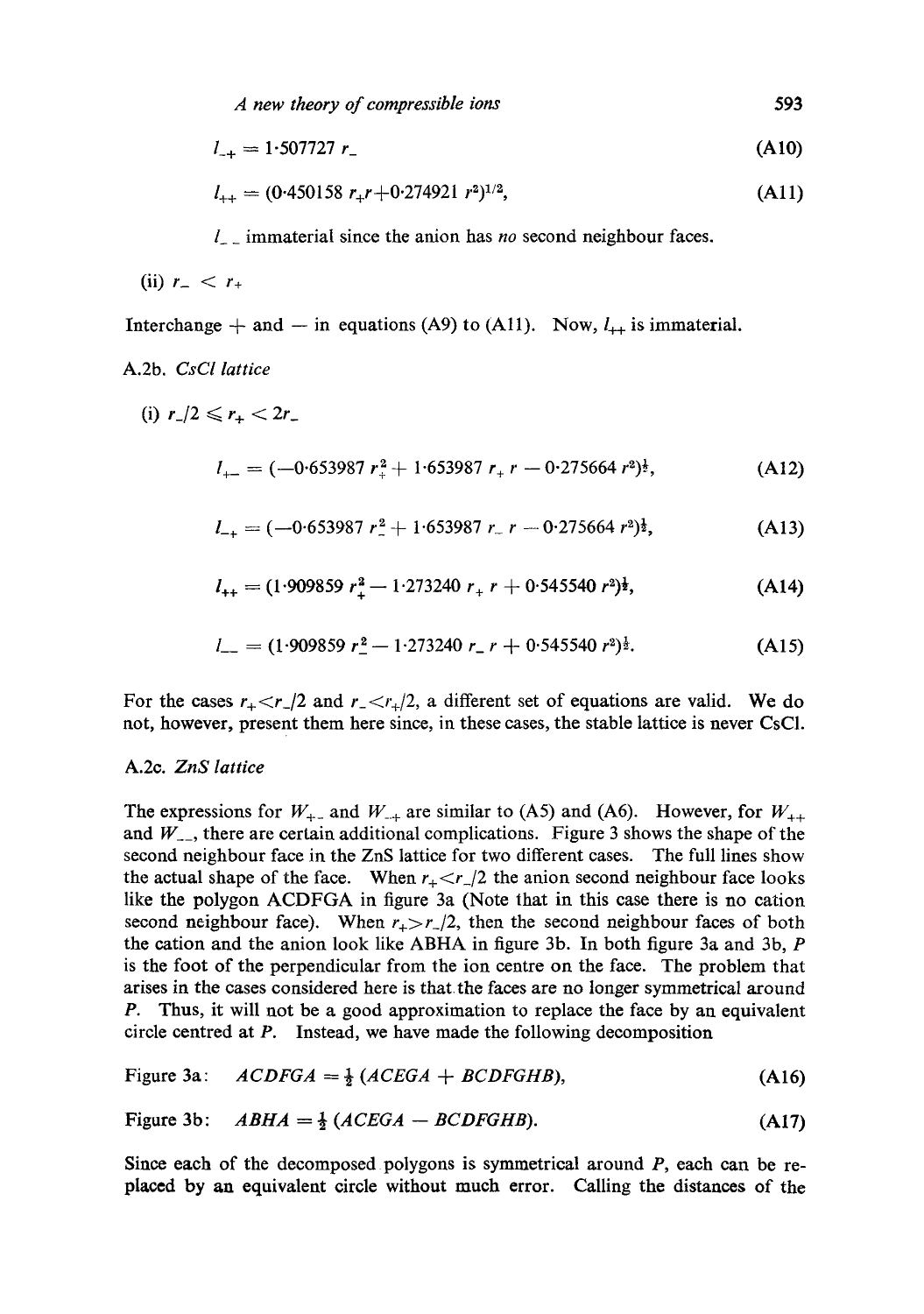

Figure 3. Shape of the second neighbour face in the ZnS lattice (a) when  $r_{+} < r_{-}/2$ and (**b**) when  $r_{+} > r_{-}/2$ .

corresponding circumferences from the ion centre as  $I_{1++}$  for BCDFGHB and  $I_{2++}$ for ACEGA, one obtains the following expressions for  $W_{++}$  and  $W_{--}$ 

$$
W_{++} = \frac{0}{2} n_2 B_+ \sigma_+ \left[ (l_{2++} + \sigma_+) \exp \left( -l_{2++} / \sigma_+ \right) - (l_{1++} + \sigma_+ \right) \exp \left( -l_{1++} / \sigma_+ \right), r_+ > r_- / 2
$$
\n(A18)

$$
W_{--} = \frac{1}{2} n_2 B_{-\sigma_{-}} [(1+s)(br+\sigma_{-}) \exp(-br/\sigma_{-}) - \{(l_{1--} + \sigma_{-}) \exp(-l_{1--}/\sigma_{-}) + s (l_{2--} + \sigma_{-}) \exp(-l_{2--}/\sigma_{-})\}],
$$

where 
$$
s = \frac{1}{n}, r_{+} \le r_{-}/2,
$$
  
=  $\frac{1}{n}, r_{+} > r_{-}/2.$  (A19)

The expressions for the *l*'s in the case of the ZnS structures are:

$$
(i) r_+ \leqslant r_-/2
$$

$$
l_{+-} = 2.075566 r_+, \tag{A20}
$$

$$
l_{-+} = (4.307973 \ r_-^2 - 6.615947 \ r_- \ r + 3.307973 \ r^2)^{\frac{1}{2}}, \tag{A21}
$$

$$
l_{1++}
$$
 and  $l_{2++}$  immaterial,

$$
l_{1-}=0.983245 r, \t\t (A22)
$$

$$
l_{2-} = (-2.700949 \ r_{-}^2 + 5.401898 \ r_{-} \ r - 1.734177 \ r^2)^{\frac{1}{2}}.
$$
 (A23)

(ii)  $r_{+} > r_{-}/2$ 

$$
l_{+-} = (-5.615947 r_{+}^{2} + 6.615947 r_{+} r - 1.102658 r^{2})^{\frac{1}{2}},
$$
 (A24)

$$
l_{+} = (-5.615947 \ r_{-}^{2} + 6.615947 \ r_{-} \ r - 1.102658 \ r^{2})^{\frac{1}{2}}, \tag{A25}
$$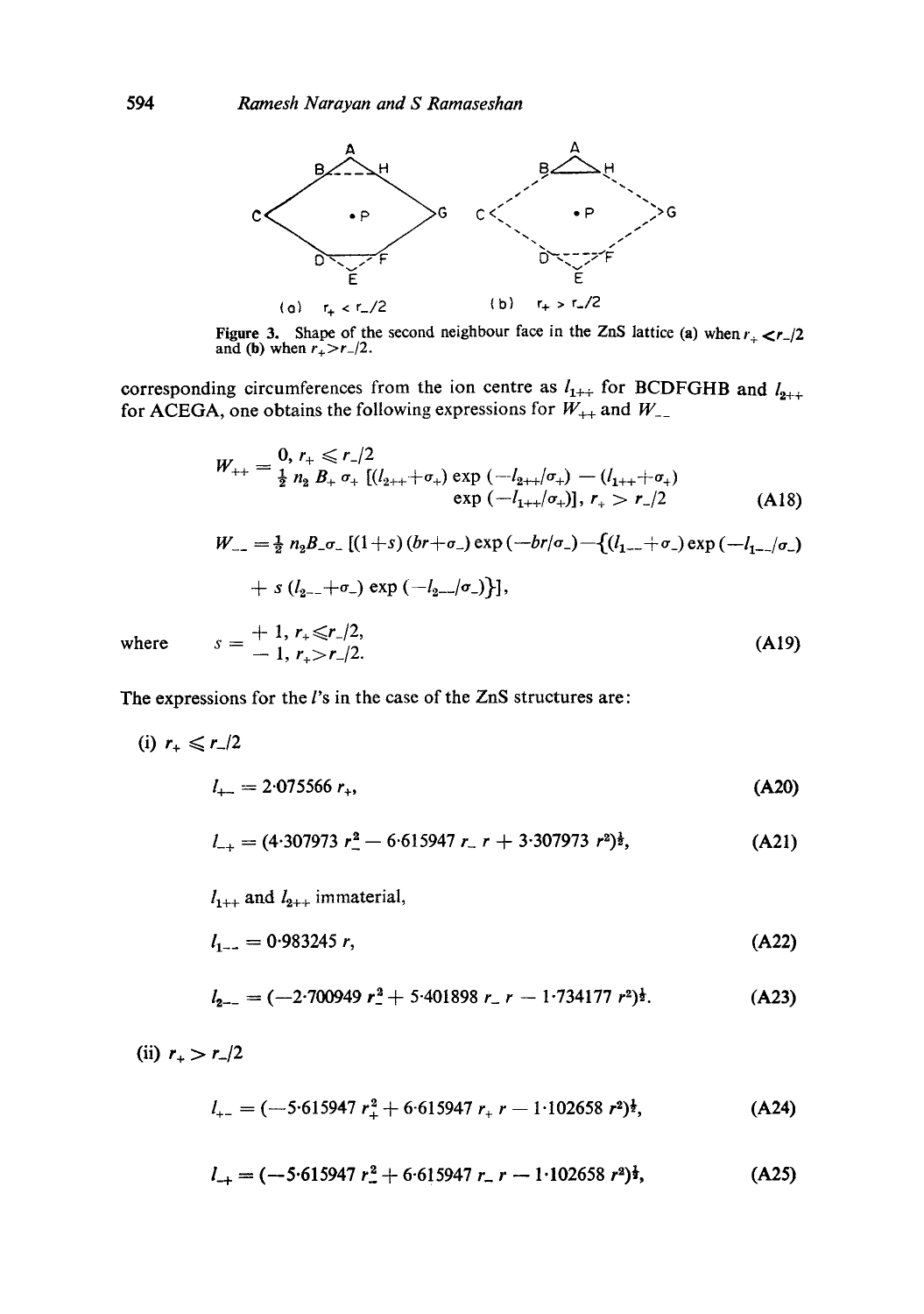$$
l_{1++} = 0.983245 r, \tag{A26}
$$

$$
l_{2++} = (-2.700949 r_{+}^{2} + 1.800633 r_{+} r + 0.666667 r^{2})^{\frac{1}{2}}, \tag{A27}
$$

$$
l_{1-} = 0.983245 r, \tag{A28}
$$

$$
l_{2-} = (-2.700949 \ r_{-}^2 + 1.800633 \ r_{-} r + 0.66667 \ r^2)^{\frac{1}{2}}.
$$
 (A29)

#### A.3. *Equations for crystal stability*

In terms of the quantities described above, the free energy per molecule of a binary ionic crystal at 0°K is given by

$$
W_L(r, r_+, r_-) = -\alpha e^2/r - C/r^6 - D/r^8 + W_{+-} + W_{-+} + W_{++} + W_{-+} + xPr^3 + E_{\text{zp}}.
$$
\n(A30)

For lattice equilibrium, the above expression should be minimized. This leads to the equations

$$
(\partial W_{+-}/\partial r_{+}) + (\partial W_{++}/\partial r_{+}) = (\partial W_{-+}/\partial r_{-}) + (\partial W_{--}/\partial r_{-}), \qquad (A31)
$$

$$
\frac{ae^2}{r^2} + \frac{6C}{r^7} + \frac{8D}{r^9} + \frac{\partial W_{+-}}{\partial r} + \frac{\partial W_{-+}}{\partial r} + \frac{\partial W_{-+}}{\partial r} + \frac{\partial W_{++}}{\partial r} + \frac{\partial W_{--}}{\partial r} + \frac{\partial W_{--}}{\partial r} + 3x Pr^2 = 0,
$$
\n(A32)

subject to the constraint

$$
r = r_+ + r_-.
$$
 (A33)

These equations are to be solved numerically. Then,  $d^2W_L/dr^2$  can be obtained either numerically or by writing an expression for it in terms of second partial derivatives (we have done both and verified that they check).

There are a few interesting features in the algorithm used by us to solve the equilibrium equations (A31), (A32) and (A33). We do not discuss these here.

## **Appendix B: An empirical formula for the Debye temperature**

To calculate the zero point energy of the lattice as well as the thermal free energy at finite temperatures (for which we use the expressions given by Weston and Granato 1975), we need the Debye Temperature of the crystal. Since we were able to trace  $\theta_{\mathbf{D}}$ for only a few of the alkali halides, for the others we used the approximate formula discussed here.

**595**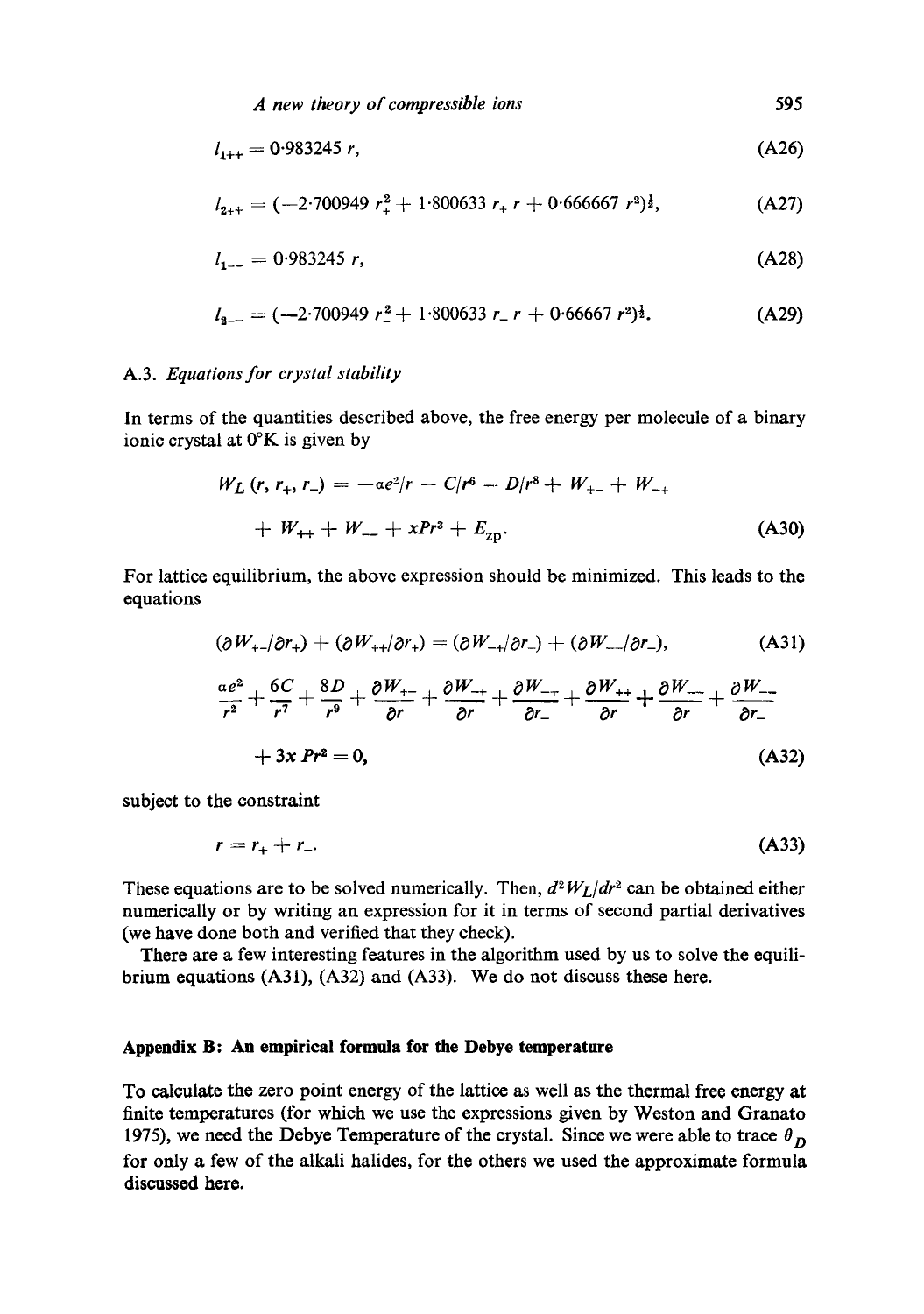The Debye temperature  $\theta_D$  is related to a suitable crystal frequency  $v_c$  by means of the relation

$$
h \nu_c = k \theta_D, \tag{B1}
$$

where h is Planck's constant and  $k$  is Boltzmann's constant. Now, in a simpleminded argument,  $v_c$  may be considered to be primarily determined by  $B$ , the bulk modulus of the crystal and  $M$ , the mass of the atoms in the lattice. Using dimensional considerations, one can therefore write the following approximate expression

$$
\theta_D = K_{\overline{k}}^h (B V^{1/3} / M)^{1/2}, \tag{B2}
$$

where  $V$  is the volume per atom and  $K$  is a dimensionless constant. Using the data given by Gschneidner 1964), K has been separately calculated for 62 elements. The mean value of K so obtained is 0.50 with a r.m.s. scatter of only  $\pm$ 0.12. The rather low scatter gives one confidence in the formula (B2).

We have taken the same result (B2) with  $K=0.5$  for binary ionic crystals too. Here,  $V$  is the volume per ion and  $M$  is a mean mass calculated by

$$
M = 2 M_a M_b / (M_a + M_b), \tag{B3}
$$

where  $M_a$  and  $M_b$  are the masses of the individual ions (the particular combination (B3) was chosen for  $M$  because this is the expression that occurs in the lattice dynamics of a diatomic linear chain).

Using the above formula, we have computed  $\theta_D$  for all the alkali halides. Table 6 compares the calculated values for NaCI, KCI and KBr with the available experimental ones (Seitz 1940). The agreement is seen to be remarkably good (far better, of course, than the formula would warrant!) This suggests that the result (B2) can be used with some confidence to calculate  $\theta_D$  in crystals where there is no experimental data available.

|            |                              | Debye temperature $\theta_D$ (in $\mathrm{K}$ ) |
|------------|------------------------------|-------------------------------------------------|
| Crystal    | Experimental<br>Seitz (1940) | Calculated from<br>equations (B2)<br>and $(B3)$ |
| NaCl       | 281                          | 289                                             |
| KCI        | 227                          | 226                                             |
| <b>KBr</b> | 177                          | 179                                             |

Table 6. Experimental and calculated Debye temperatures of some alkali halides.